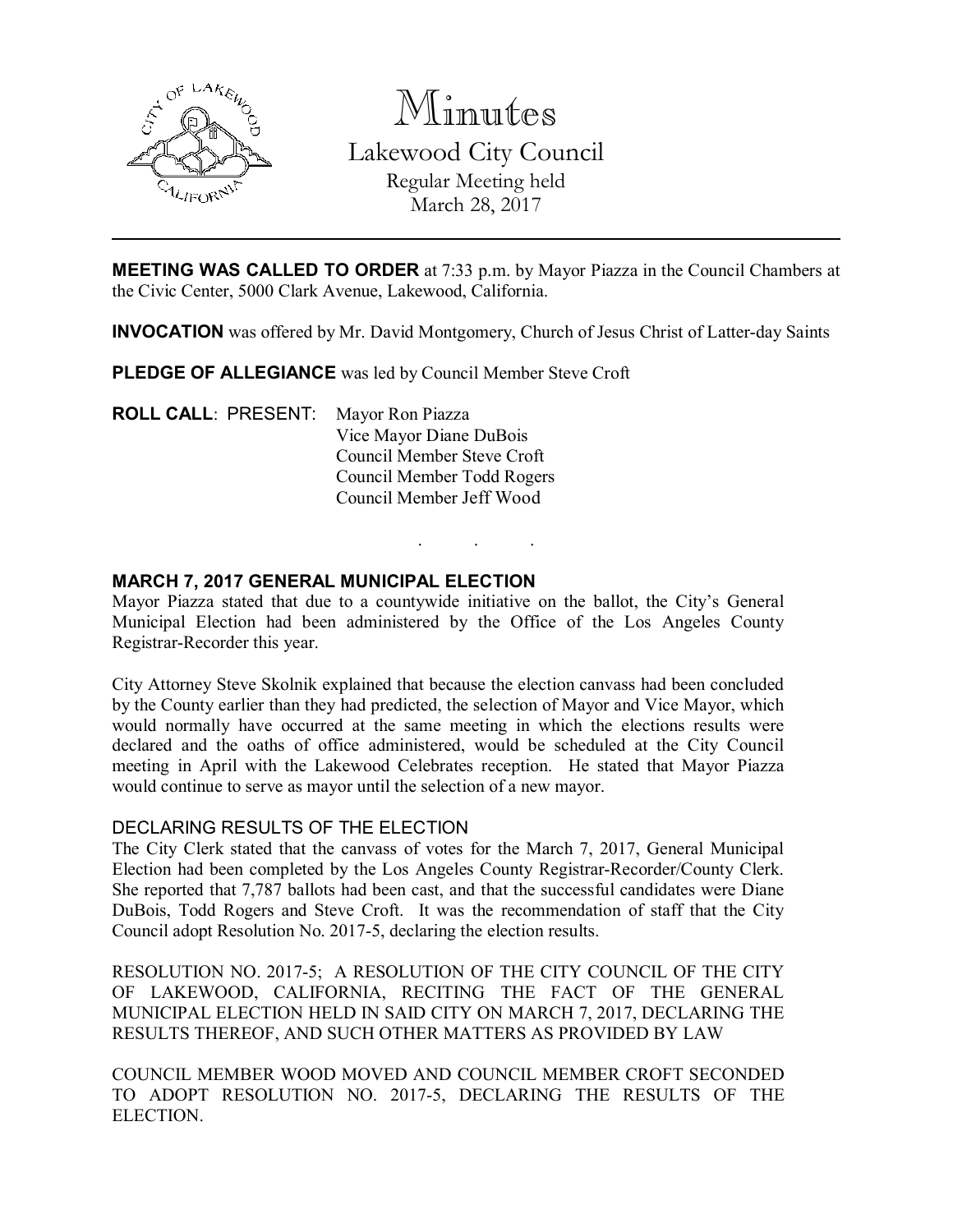# DECLARING RESULTS OF THE ELECTION - Continued UPON ROLL CALL VOTE, THE MOTION WAS APPROVED:

AYES: COUNCIL MEMBERS: Croft, DuBois, Rogers, Wood and Piazza NAYS: COUNCIL MEMBERS: None

## ADMINISTRATION OF THE OATH OF OFFICE

The City Clerk administered the Oath of Office to Council Members-elect Diane DuBois, Todd Rogers and Steve Croft. Each Council Member signed the oath and was presented with a Certificate of Election.

Council Member Croft thanked the voters and stated he was honored to have the opportunity to continue serving the community. He acknowledged his family and friends for their hard work and support on a successful campaign adding special thanks to his wife, Tess, for her love, support and encouragement. He concluded by stating that he was very proud of the Council and their accomplishments and that he looked forward to working to keep Lakewood a special place.

Vice Mayor DuBois introduced Kirk Real, who was in attendance, and thanked him for his support and service as her committee chair. She expressed gratitude to the voters and stated that she felt it was a tremendous honor to serve the residents of Lakewood.

Council Member Rogers acknowledged his mother, Joan Reiner, and his wife, Sally, as well as other family members present in the audience. He congratulated Council Member Croft and Vice Mayor DuBois on their election and cited their successful partnership over the last twelve years. He expressed appreciation to his Council colleagues as well as other community members for their support and felt humbled by the opportunity to continue in service to the community. He pledged to continue focusing on maintaining Lakewood as a community in which to live, work and play while dealing with public safety issues, continuing to focus on economic development and maintaining a sound infrastructure.

# ANNOUNCEMENTS AND PRESENTATIONS:

Mayor Piazza announced that the meeting would be adjourned in memory of Gwena Swisher, sister of Sallie Cordova Gallagher of CityTV staff.

. . .

. . .

#### ROUTINE ITEMS:

COUNCIL MEMBER ROGERS MOVED AND COUNCIL MEMBER CROFT SECONDED TO APPROVE ROUTINE ITEMS 1 THROUGH 6.

- RI-1 Approval of Minutes of the Meetings held March 14, 2017
- RI-2 Approval of Personnel Transactions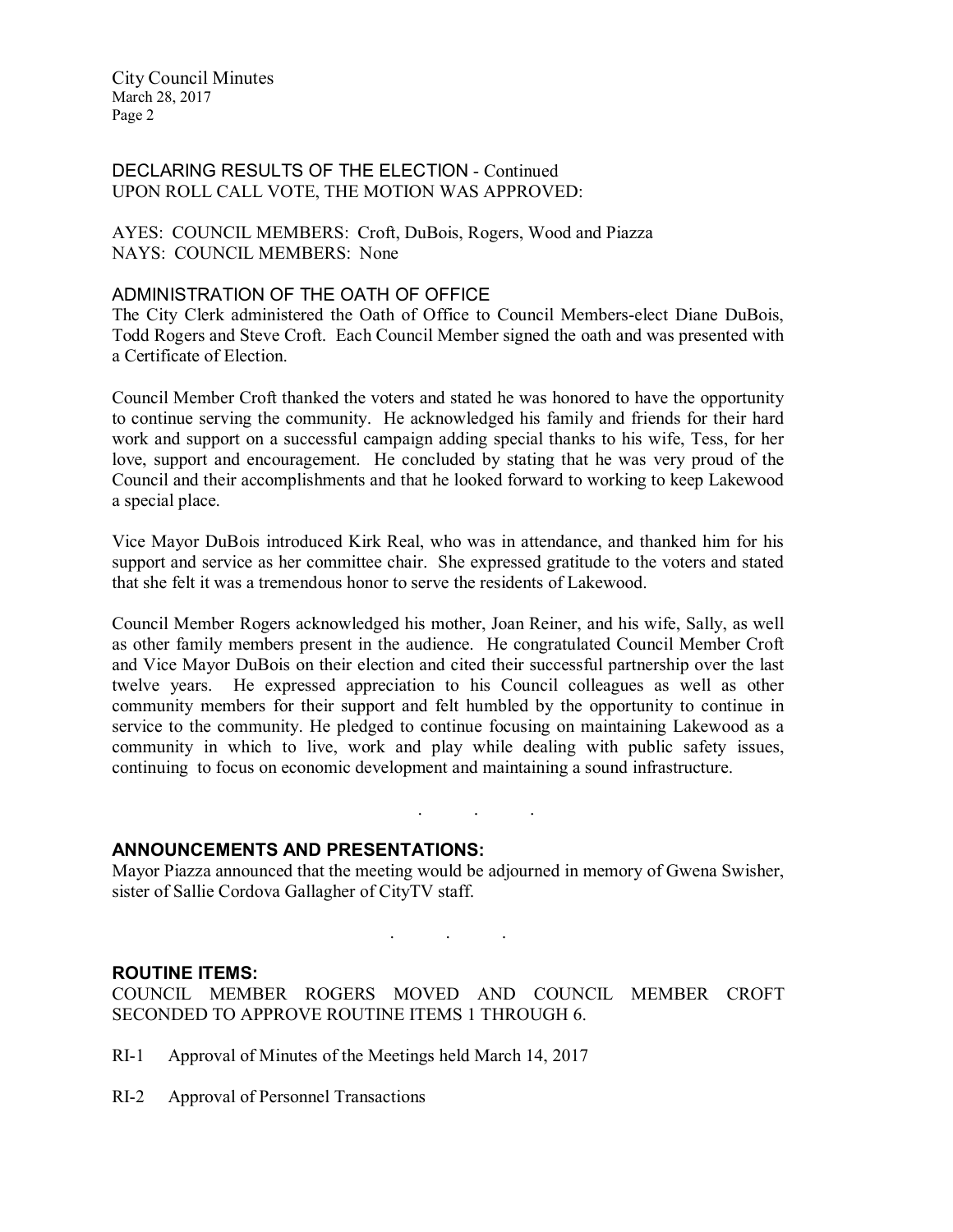#### ROUTINE ITEMS: - Continued

- RI-3 Approval of Registers of Demands
- RI-4 Approval of Release of Subdivision Bonds for Tract No. 72071, Lyon Homes Canvas Project, 3014 South Street
- RI-5 Approval of Agreement with Los Angeles Region Imagery Acquisition Consortium 5 for Digital Aerial Photography
- RI-6 Approval of Purchase of Automated Valve Operator for the Water Resources Department

UPON ROLL CALL VOTE, THE MOTION WAS APPROVED:

AYES: COUNCIL MEMBERS: Croft, DuBois, Rogers, Wood and Piazza NAYS: COUNCIL MEMBERS: None

# 1.1 • SECOND READING AND ADOPTION OF ORDINANCE NO. 2017-1; REAUTHORIZING THE PUBLIC, EDUCATIONAL AND GOVERNMENTAL ACCESS FEE

. . .

The City Attorney advised that the proposed ordinance had been introduced and read by title at the March 14th City Council meeting.

Mayor Piazza opened the public hearing at 7:53 p.m. and called for anyone in the audience wishing to address the City Council on this matter. There was no response.

ORDINANCE NO. 2017-1; AN ORDINANCE OF THE CITY COUNCIL OF THE CITY OF LAKEWOOD REAUTHORIZING THE PUBLIC, EDUCATIONAL AND GOVERNMENTAL ACCESS FEE

COUNCIL MEMBER WOOD MOVED AND VICE MAYOR DUBOIS SECONDED TO ADOPT ORDINANCE NO. 2017-1. UPON ROLL CALL VOTE, THE MOTION WAS APPROVED:

AYES: COUNCIL MEMBERS: Croft, DuBois, Rogers, Wood and Piazza NAYS: COUNCIL MEMBERS: None

## 2.1 • INTRODUCTION OF ORDINANCE NO. 2017-2; ADOPTING BY REFERENCE THE L.A. COUNTY FIRE, BUILDING, ELECTRICAL, PLUMBING, MECHANICAL, RESIDENTIAL AND GREEN BUILDING CODES

. . .

Sonia Southwell, Director of Community Development, made a presentation based on the memo in the agenda and stated the California Building Standards Commission adopted a set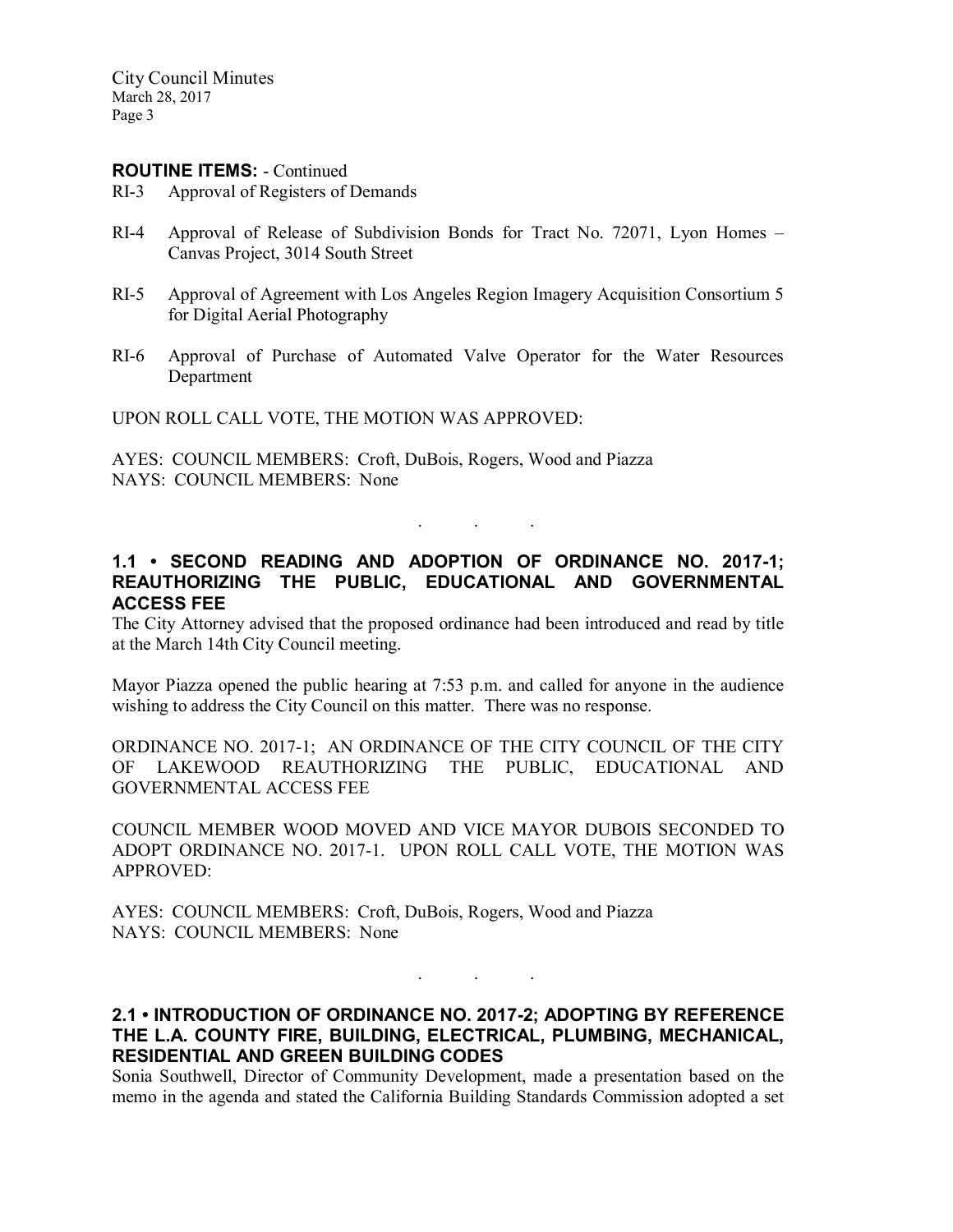# 2.1 • INTRODUCTION OF ORDINANCE NO. 2017-2; ADOPTING BY REFERENCE THE L.A. COUNTY FIRE, BUILDING, ELECTRICAL, PLUMBING, MECHANICAL, RESIDENTIAL AND GREEN BUILDING CODES – Continued

of new construction codes every three years referred to as the California Building Standards Codes. The proposed ordinance would update the Lakewood Municipal Code to adopt the County's version of the codes by reference and to make necessary modifications. The adoption of the Los Angeles County building codes would carry out the goals, objectives, and policies of the General Plan, which promoted high quality design and construction for developments that were a positive addition to and compatible with the City's existing environment. She stated that staff recommended that the City Council introduce the ordinance amending the Lakewood Municipal Code by adopting by reference the County of Los Angeles Fire, Building, Electrical, Plumbing, Mechanical, Residential, Green Building, and Existing Buildings Codes and find that the project was exempt from the California Environmental Quality Act.

ORDINANCE NO. 2017-2; AN ORDINANCE OF THE CITY COUNCIL OF THE CITY OF LAKEWOOD AMENDING THE MUNICIPAL CODE BY ADOPTING BY REFERENCE COUNTY OF LOS ANGELES FIRE CODE (TITLE 32), COUNTY OF LOS ANGELES BUILDING CODE (TITLE 26), COUNTY OF LOS ANGELES ELECTRICAL CODE (TITLE 27), COUNTY OF LOS ANGELES PLUMBING CODE (TITLE 28), COUNTY OF LOS ANGELES MECHANICAL CODE (TITLE 29), COUNTY OF LOS ANGELES RESIDENTIAL CODE (TITLE 30), COUNTY OF LOS ANGELES GREEN CODE (TITLE 31), AND COUNTY OF LOS ANGELES EXISTING BUILDING CODE (TITLE 33) was read by title by the City Clerk.

VICE MAYOR DUBOIS MOVED AND COUNCIL MEMBER CROFT SECONDED TO WAIVE FURTHER READING AND INTRODUCE ORDINANCE NO. 2017-2 AND FIND THE PROJECT EXEMPT FROM THE CALIFORNIA ENVIRONMENTAL QUALITY ACT. UPON ROLL CALL VOTE, THE MOTION WAS APPROVED:

. . .

AYES: COUNCIL MEMBERS: Croft, DuBois, Rogers, Wood and Piazza NAYS: COUNCIL MEMBERS: None

# 3.1 • VOLUNTEER APPRECIATION MONTH ACTIVITIES

Recreation and Community Services Director Lisa Litzinger displayed slides and gave a presentation based on the memo in the agenda. She stated that during the month of April, National Volunteer Month, the Recreation and Community Services Department would be celebrating the hard work of Lakewood's volunteers by having several events for volunteer recognition and appreciation . She noted that many programs, like Lakewood Youth Sports, Meals on Wheels, and Project Shepherd, could not be offered without the assistance of Lakewood's many volunteers who gave their time, energy and effort to help others. She reported that other featured volunteer events and programs included the Teens in Lakewood Care (TLC), Junior Lifeguards, the Older Adult Volunteers who assisted with specialty classes at the Weingart Senior Center and with the senior nutrition program at the Burns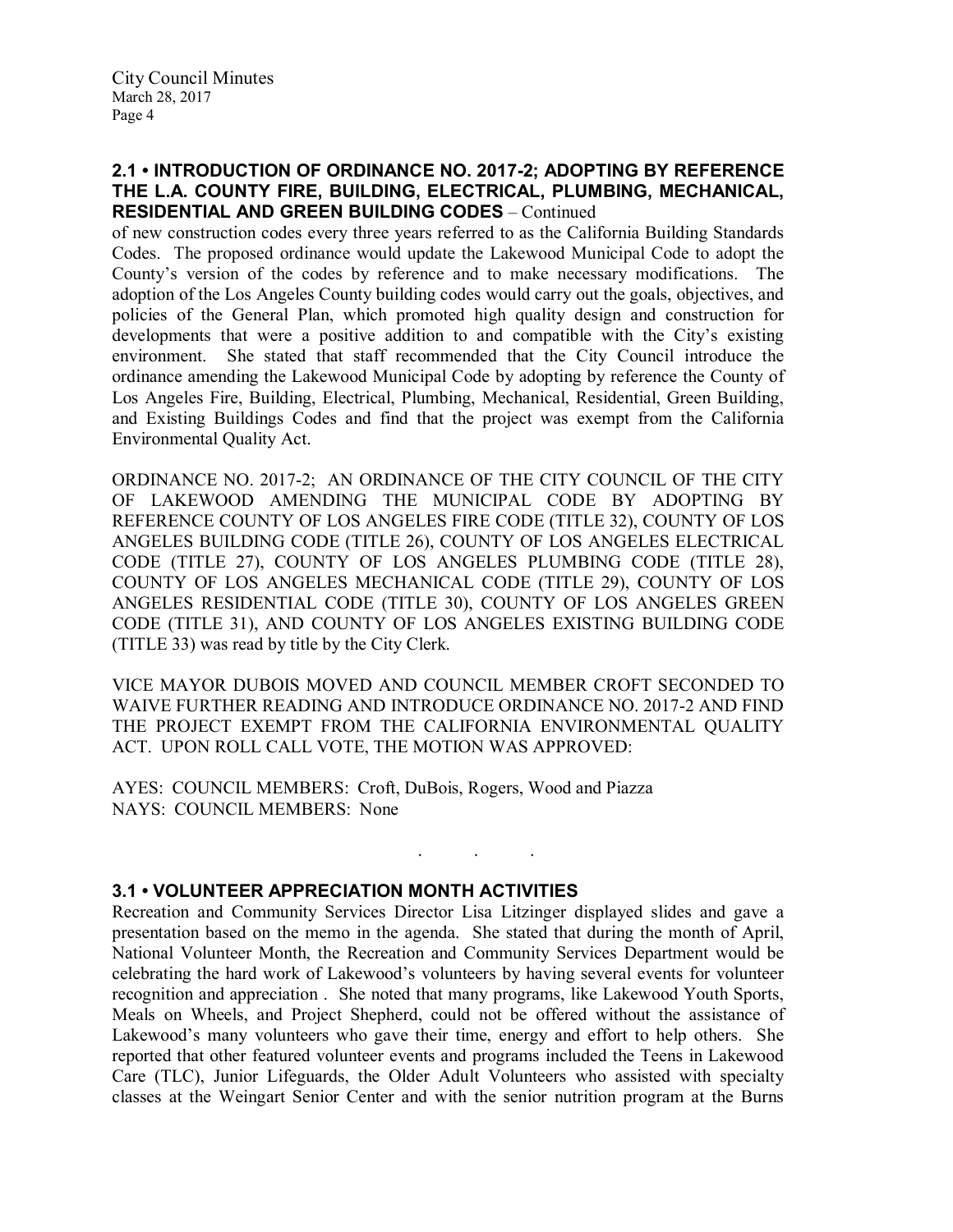# 3.1 • VOLUNTEER APPRECIATION MONTH ACTIVITIES - Continued

Community Center, and the annual Lakewood Volunteer Day. She concluded by stating that volunteers continued to be a cornerstone in maintaining the programs that improved the quality of life in Lakewood and made it such a unique community.

Mayor Piazza commended the many volunteers who were making a difference in the community and staff for their efforts in coordinating the various programs as well as the recognition events.

Council Member Wood and Council Member Rogers highlighted the significance of the many hours of meaningful service noting that the estimated dollar value of volunteer time would total a sizable amount.

. . .

SUCCESSOR AGENCY ACTIONS

1. Approval of Registers of Demands COUNCIL MEMBER ROGERS MOVED AND COUNCIL MEMBER WOOD SECONDED TO APPROVE THE REGISTER OF DEMANDS. UPON ROLL CALL VOTE, THE MOTION WAS APPROVED:

AYES: COUNCIL MEMBERS: Croft, DuBois, Rogers, Wood and Piazza NAYS: COUNCIL MEMBERS: None

SUCCESSOR HOUSING ACTIONS

1. Approval of Registers of Demands COUNCIL MEMBER CROFT MOVED AND VICE MAYOR DUBOIS SECONDED TO APPROVE THE REGISTER OF DEMANDS. UPON ROLL CALL VOTE, THE MOTION WAS APPROVED:

. . .

. . .

. . .

AYES: COUNCIL MEMBERS: Croft, DuBois, Rogers, Wood and Piazza NAYS: COUNCIL MEMBERS: None

**ORAL COMMUNICATIONS: None**